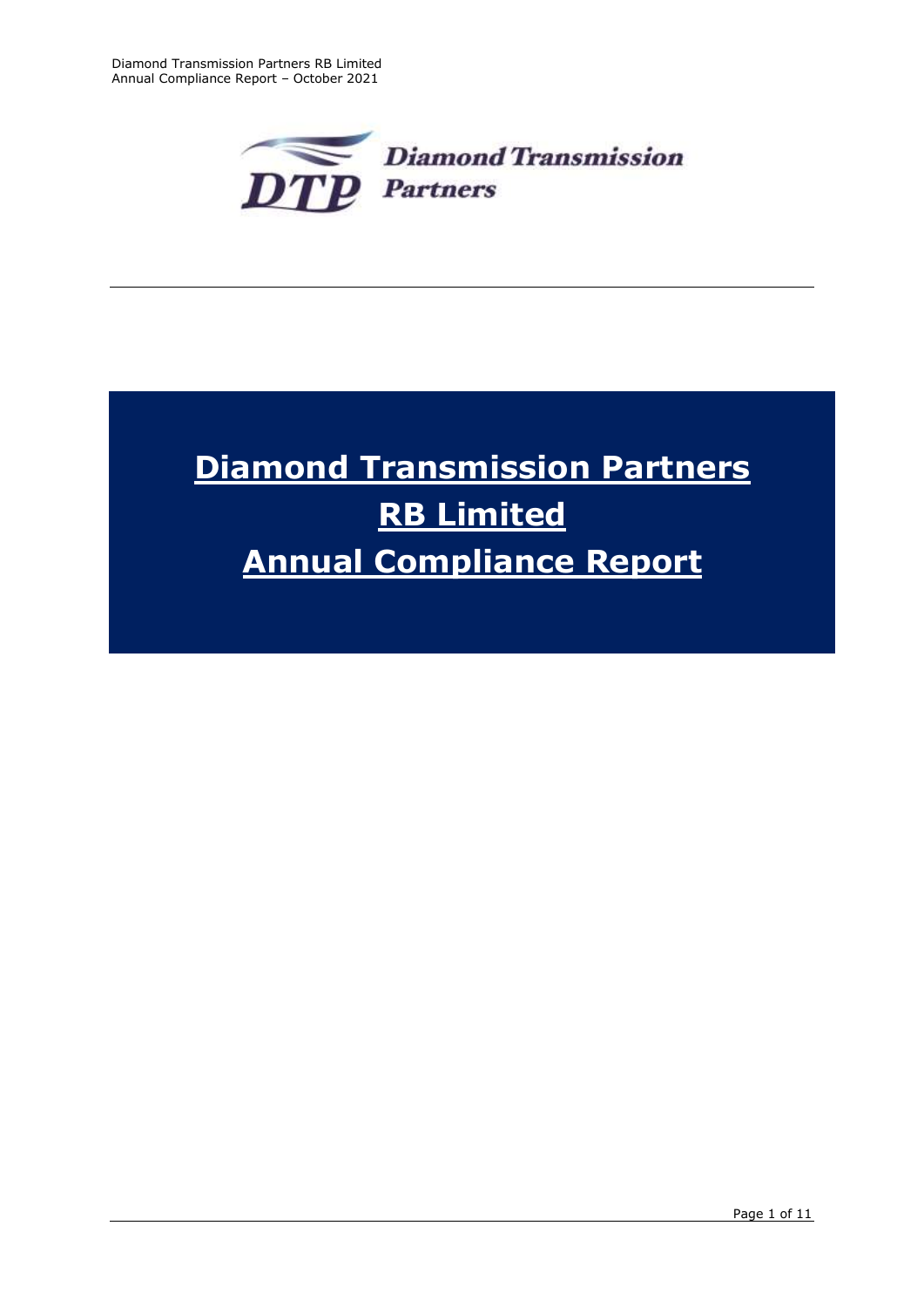# **Document History**

| <b>Issue</b> | <b>Date</b> | <b>Summary of Changes /</b><br><b>Reasons</b> | Author(s)     | <b>Approved</b><br><b>By</b><br>(Inc. Job<br>Title) |
|--------------|-------------|-----------------------------------------------|---------------|-----------------------------------------------------|
|              | 26/10/21    | New document                                  | T Gwatinyanya | <b>DTPRB Board</b>                                  |
|              |             |                                               |               |                                                     |
|              |             |                                               |               |                                                     |

## **TABLE OF CONTENTS**

| 3 |                                                                 |  |
|---|-----------------------------------------------------------------|--|
| 4 | AMENDED STANDARD CONDITION E12-C1 (CONDUCT OF THE               |  |
|   | 5 AMENDED STANDARD CONDITION E12 - C2 (SEPARATION AND           |  |
|   | 6 AMENDED STANDARD CONDITION E12-C3 (RESTRICTION ON USE OF      |  |
|   | 7 STANDARD CONDITION E6 - PROHIBITION OF CROSS-SUBSIDIES 8      |  |
|   | 8 STANDARD CONDITION E7 - RESTRICTION ON ACTIVITY AND RING      |  |
|   | 9 AMENDED STANDARD CONDITION E12-C4 - APPOINTMENT OF COMPLIANCE |  |
|   |                                                                 |  |
|   |                                                                 |  |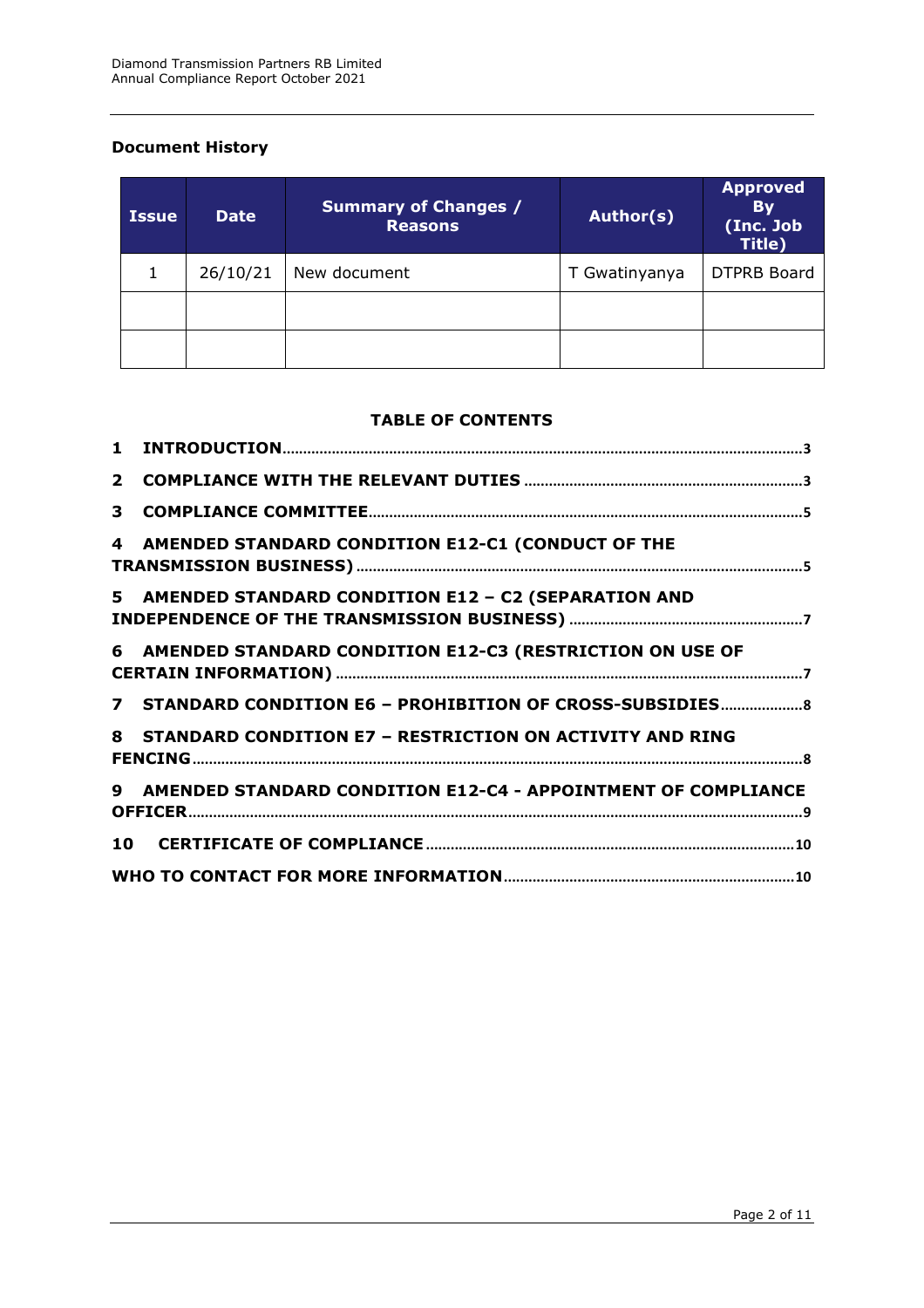# <span id="page-2-0"></span>**1 INTRODUCTION**

- 1.1 The Annual Compliance Report is prepared pursuant to Amended Standard Condition E12 – C4 (Appointment of compliance officer) of the Offshore Electricity Transmission Licence (the "**Licence**") as granted to Diamond Transmission BBE Limited (the "**Licensee**") (registered in England with number 10457056) whose registered office is Mid City Place, 71 High Holborn, London, WC1V 6BA under section 6(1)(b) of the Electricity Act 1989.
- 1.2 The Licence was issued to the Licensee on 09 October 2019 and came into force on 10 October 2019, addresses:
	- a) compliance with the relevant duties (as defined below) during the period of this annual report being the period 30 October 2020 through to 26 October 2021 inclusive; and
	- b) implementation of the practices, procedures and systems adopted in accordance with the "Separation and Independence of the Transmission Business Compliance Statement" or "the Statement" which was published by the Licensee on 25 October 2019 and the updated v7 approved by Ofgem on 23 April 2021.
- 1.3 The relevant duties of the Licensee require compliance with the following conditions of Licence granted to the Company on 09 October 2019:
	- standard condition E6 (Prohibition of Cross-subsidies);
	- standard condition E7 (Restriction on Activity and Financial Ring Fencing);
	- amended standard condition E12 C1 (Conduct of the Transmission Business);
	- amended standard condition E12 C2 (Separation and Independence of the Transmission Business);
	- amended standard condition E12 C3 (Restriction on use of certain information); and
	- amended standard condition E12 C4 (Appointment of compliance officer).
- 1.4 For the avoidance of doubt this compliance report relates solely to the Licensee's compliance with its relevant duties and business separation practices and references to any other compliance report included herein are provided for information purposes only.

# <span id="page-2-1"></span>**2 COMPLIANCE WITH THE RELEVANT DUTIES**

2.1 Under the terms of the Licence, the Licensee is required to publish a compliance statement (the "**Statement**") that details how the Licensee intends to comply with its obligations under amended standard condition E12 – C2 of the Licence. The Statement was approved by the Licensee's Board and by the Authority on 25 October 2019. The Statement has been published on the Diamond Transmission website and is available via the following link:

Race Bank OFTO - Our Projects - [Diamond Transmission Partners](https://www.diamondtransmissionpartners.com/our-projects/burbo-bank-extension-ofto)

- 2.2 For the period 30 October 2020 through to 26 October 2021 inclusive, the Licensee held an offshore electricity transmission licence to operate an independent offshore electricity transmission system.
- 2.3 The Licensee is jointly owned by a consortium of independent investors being Mitsubishi Corporation ("**MC**"), through its wholly owned subsidiaries Diamond Transmission Corporation Limited (**"DTC"**) and Diamond Transmission UK Limited ("**DTUK**") owns 51% of the shares; Sun Life Financial Inc. ("**SLF**") and InfraRed Capital Partners (Management) LLP ("**IRCPMLLP**") owns 49% of the shares, via SLF's wholly owned subsidiary InfraRed (UK) Holdco 2020 Limited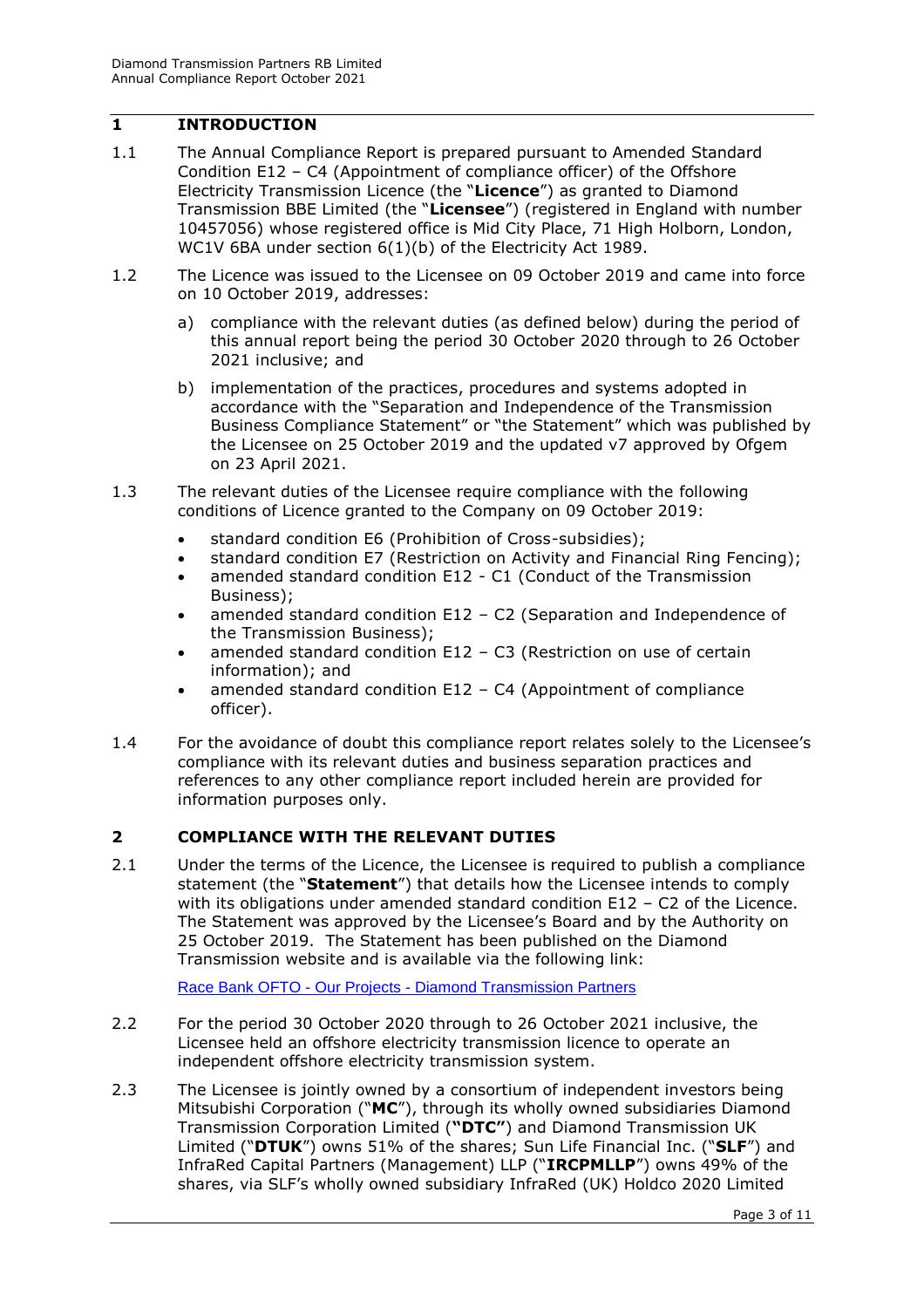("**IR(UK)H**") owning 80% and IRCPMLLP owning 20% of InfraRed Partners LLP ("**IRPLLP**"), which wholly owns InfraRed Capital Partners (Holdings) Limited ("**IRCPHL**"), which wholly owns InfraRed Capital Partners Limited ("**IRCPL**"), which wholly owns Infrastructure Investments General Partner Limited ("**IIGPL**"), which has the 100% legal ownership of Infrastructure Investments Trafalgar Limited ("**IITL**"), which wholly owns Infrastructure Investments OFTO1 Limited ("**IIO1L**"); HICL Infrastructure Plc ("**HICL**"), via its wholly owned subsidiary HICL Infra.2 SARL owns the beneficial interest in 49% of the shares via the 100% beneficial ownership of IITL.

- 2.4 MC wholly owns Diamond Generation Europe Limited ("**DGE**"). DGE has a 33.4% stake in the Moray Firth Offshore Wind Farm ("**MFOW**") which holds an electricity generation licence. MC also owns a 20% stake in the energy supply company OVO Energy ("**OVO**"). Finally, MC owns 80% of the shares in Eneco Groep N.V. ("**Eneco**"). IRCPL is the Fund Manager for 'The Renewables Infrastructure Group' ("**TRIG**"), the London Stock Exchange listed renewables infrastructure fund. TRIG owns in excess of 50 wind and solar p.v. projects of which several have a generation licence. In addition, IRCPL is the Fund Manager for InfraRed Fund V – 5, where several projects have a generation licence. The Licensee operates independently from DGE, Eneco, OVO, MFOW, TRIG and InfraRed Fund V – 5. Sun Life Financial Inc. does not control any entities that undertake a System Operator role, generates or supplies electricity.
- 2.5 DTUK owns 50% of the Blue Transmission Investments ("**BTI**"). BTI has 100% indirect equity interests in Blue Transmission Walney 1 Limited, Blue Transmission Walney 2 Limited, Blue Transmission Sheringham Shoal Limited and Blue Transmission London Array limited which each hold an offshore electricity transmission licence to operate an offshore electricity transmission system, together "the **Blue Transmission OFTOs**". In addition, DTUK and IIO1L each own 50% and 50% respectively of Diamond Transmission Partners BBE Limited ("**DTPBBE**"), and 51% and 49% respectively of Diamond Transmission Partners Galloper Limited ("**DTPG**") and Diamond Transmission Partners Walney Extension Limited ("**DTPWE**"). In addition, DTUK owns 20% of Diamond Transmission Hornsea One Limited (**"DTPH"**) which each hold an offshore electricity transmission licence to operate an offshore electricity transmission system, together (the "**DTP OFTOs**"). All relevant DTUK staff as shareholders and directors of Blue Transmission OFTOs are aware of the relevant BTI and DTP OFTOs company Separation and Independence of the Transmission Business Compliance Statement. The Licensee operates independently from the Blue Transmission OFTOs and DTP OFTOs.
- 2.6 The Licensee has taken appropriate steps to ensure business separation was effective during the period of this annual report and the relevant issues understood by the directors of the Licensee together with the employees, directors and consultants of DTUK (provider of management services to the Licensee).
- 2.7 For the period of this report the Licensee has been in compliance with its relevant duties.
- 2.8 An annual compliance plan was produced by the compliance officer for the purpose of ensuring compliance with the relevant duties of the Licensee. The annual compliance plan detailed the actions to be undertaken by the compliance officer in relation to the relevant duties of the Licensee and included a consideration of:
	- a) advice and information to be provided by the compliance officer;
	- b) information sharing processes;
	- c) the Licensee's Licence monitoring processes;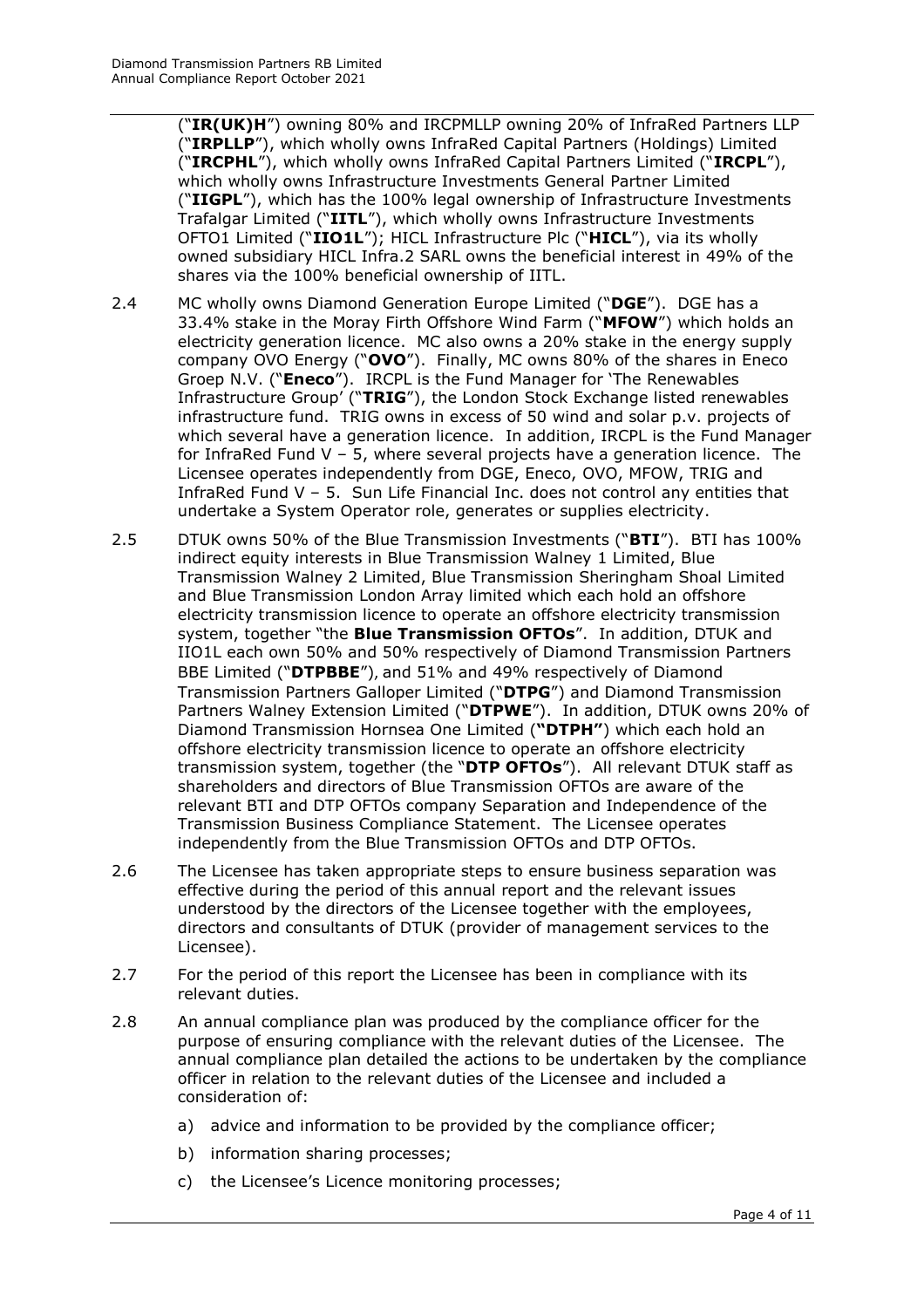- d) the agendas, papers and minutes of the Licensee's Board and committee meetings, reporting; and
- e) complaint handling.

Further details of the monitoring, responsibilities and reporting obligations in so far as they relate to the relevant duties of the Licensee and how the Board, Compliance Committee and compliance officer discharge those duties can be seen from section 10 to 12 of the Licensee's Statement – a hyperlink to this statement is provided above.

## <span id="page-4-0"></span>**3 COMPLIANCE COMMITTEE**

- 3.1 The Compliance Committee is a permanent internal body having an informative and consultative role, without executive functions, with powers of information, assessment and presentation to the Licensee's Board. The Compliance Committee is a committee of the Licensee's Board and reports to the Licensee's Board in relation to matters of compliance with the Licence and has been formed to assist the Licensee's Board in the effective discharge of its responsibilities as to compliance with the obligations placed on the Licensee as a result of being granted the Licence.
- 3.2 Dr Graeme Hutchison the Licensee's compliance officer. Dr Hutchison is not engaged in the management or operation of the licensed transmission business system, or the activities of any associated business.
- 3.3 Members of the Compliance Committee during the period of this report and who were members for the whole period and through to the date of this report unless otherwise noted were as follows:

| <b>Name</b>          | <b>Appointed</b> | <b>Resigned</b> |
|----------------------|------------------|-----------------|
| Gary Thornton        | 11 November 2019 |                 |
| David Foot           | 11 November 2019 |                 |
| <b>Matthew Pitts</b> | 5 November 20202 |                 |
| Jo Beswetherick      | 5 November 2020  |                 |

- 3.4 No issues in relation to the relevant duties of the Licensee have arisen during the period and no complaints have been received by the compliance officer.
- 3.5 The Licensee does not have an internal audit department and therefore no routine audits of compliance with the relevant duties have been undertaken; however, the Compliance Committee, the Licensee's Board and the compliance officer have considered the various compliance reports and other evidence in respect of the relevant duties of the Licensee and have concluded that no such audit is necessary as no issues have arisen.
- 3.6 Detailed references to the work of the compliance officer are given in Section 9.

## <span id="page-4-1"></span>**4 AMENDED STANDARD CONDITION E12-C1 (CONDUCT OF THE TRANSMISSION BUSINESS)**

- 4.1 The Licensee has complied at all times during the period of this report with the requirements of amended standard condition E12 – C1.
- 4.2 The Licensee has conducted the business of its Transmission Business consistent with the Statement in general and in particular the code of conduct ("the **code**") included at Appendix 1 to the Statement. A hyperlink to the Statement is given above. All employees of the Licensee (although in fact the Company had no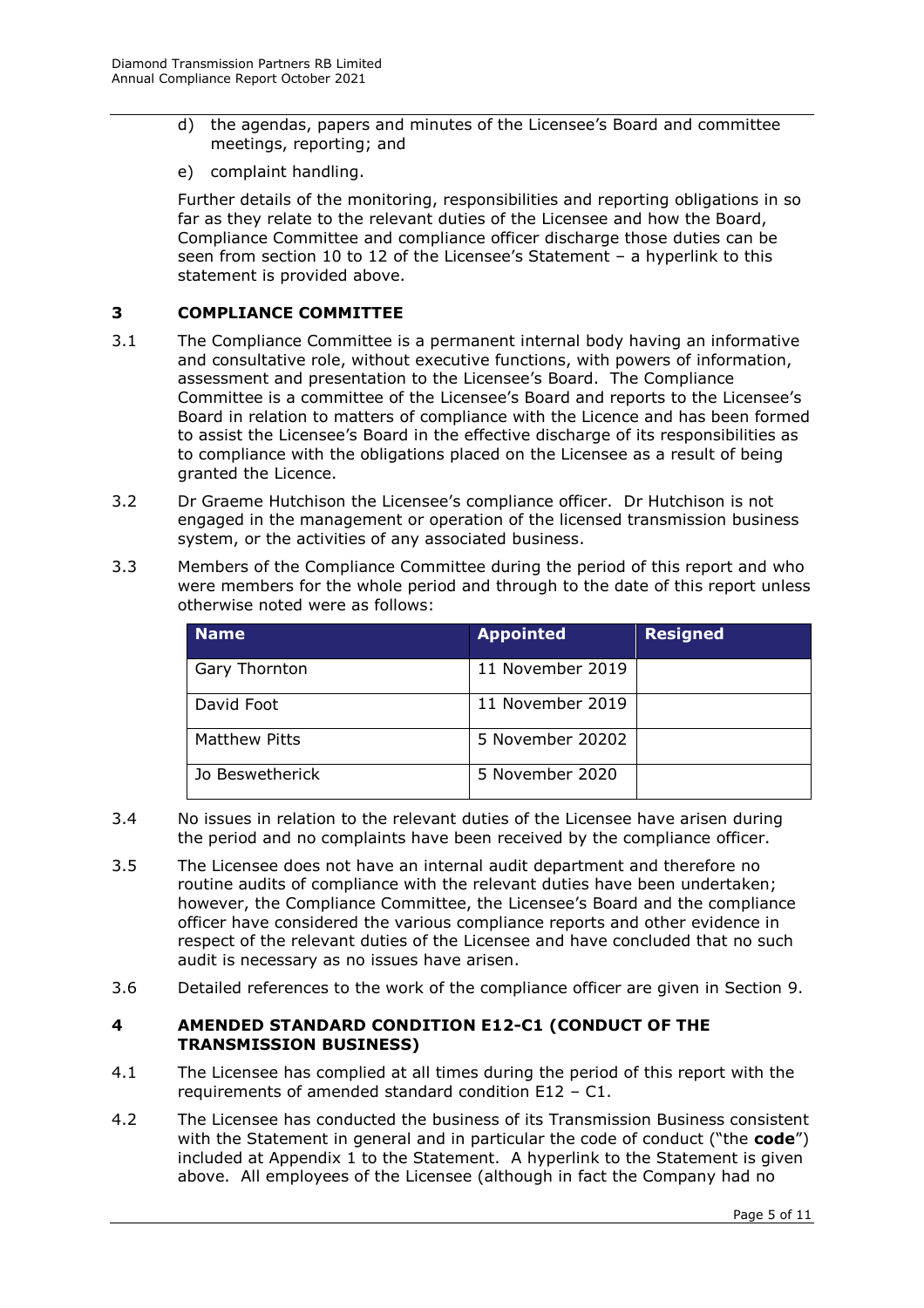employees during the period of this report), the Licensee's directors together with all employees, directors and consultants of any of the Licensee's affiliates including DTUK that are engaged in providing management services to the Licensee are obliged to abide by the code and the Licensee and compliance officer has monitored compliance with the code.

- 4.3 In respect of the Licensee's conduct of its transmission business, through the application of the procedures and processes referenced in its Statement: the Compliance Committee; the Licensee's Board; and the compliance officer all concur that no unfair commercial advantage has been conferred on or by the Licensee, it affiliates or related undertakings, any user of the national electricity transmission system or any other transmission licensee.
- 4.4 In particular the Compliance Committee; the Company's Board and compliance officer have all noted or concluded, as appropriate, during the period of this report the following:
	- a) that all employees and consultants of DTUK (its affiliates and related undertakings to the extent those employees and consultants provide management services directly or indirectly to the Licensee) had confirmed their acceptance of the code that informs those individuals of their obligations under the Licence (as amended by any consents granted by the Authority);
	- b) that in respect of the individuals referenced in a) above that they had confirmed adherence to the code;
	- c) that the compliance officer had interviewed some of the individuals referenced in a) above to ensure that they understand the importance of the code and for them to confirm adherence and he has satisfied himself that they have done so;
	- d) that the operating model as described in the Section 4 of the Statement has resulted in the Licensee primarily contracting with independent third parties with limited contractual arrangements being entered into with any affiliate, related undertakings and/or related parties of the Licensee. Consequently, the risk of the Licensee (including its affiliates and related undertakings), any user of the national electricity system or any other transmission licensee obtaining an unfair commercial advantage is considered very unlikely;
	- e) the Licensee has a procurement policy in place that requires certain authorisations to be obtained at different levels of procurement that is designed to prevent unauthorised, non-compliant behaviour.
- 4.5 Consequently, the Licensee's Board have concluded that the Licensee has been in compliance at all times with paragraph 1 of amended standard condition E12 - C1 (Conduct of the Transmission Business) over the period of this report.
- 4.6 The Compliance Committee, the Licensee's Board and compliance officer also note that the Licensee has secured and procured separate premises, equipment, systems for recording and storing data, facilities, staff, and property that these are held separately from:
	- a) those owned by the transmission licensee that, being a holder of a co-ordination licence, is responsible for co-ordinating and directing the flow of electricity onto or over the national electricity transmission system; and
	- b) Associated business of the licensee that is authorised to generate or supply electricity being DGE, MFOW, Eneco, OVO, TRIG and InfraRed Fund V – 5.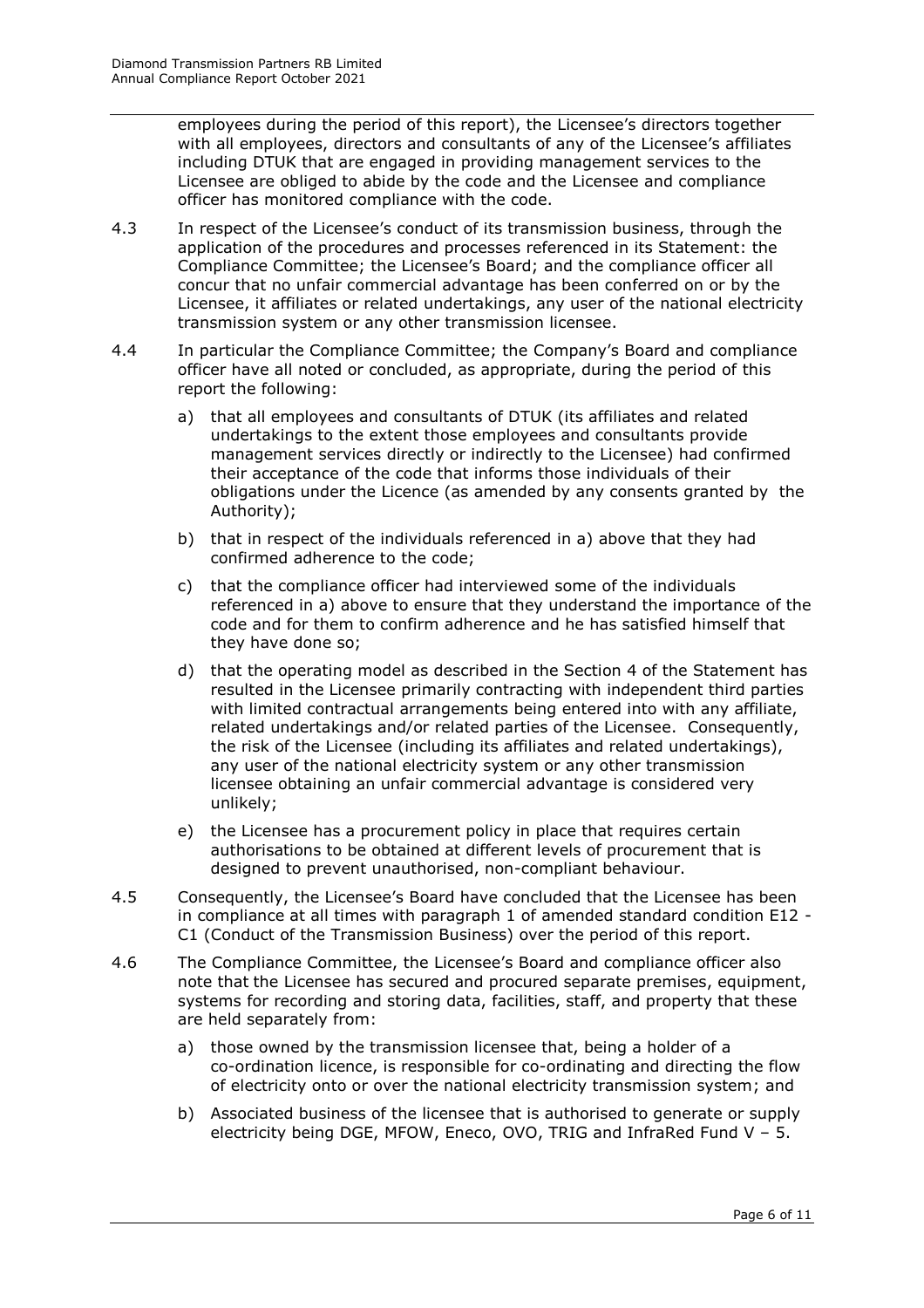#### <span id="page-6-0"></span>**5 AMENDED STANDARD CONDITION E12 – C2 (SEPARATION AND INDEPENDENCE OF THE TRANSMISSION BUSINESS)**

- 5.1 The Licensee has complied at all times during the period of this report with the requirements of amended standard condition E12 – C2.
- 5.2 The Licensee has conducted the business of its Transmission Business consistent with the Statement in general and in particular paragraph 6 and the sub-clauses thereto of the Statement.
- 5.3 A description of the corporate governance arrangements that applied during the period of this report that are consistent with the arrangements described in the Statement. This was seen in the Licensee's audited regulatory accounts published in July 2021.
- 5.4 The Compliance Committee, the Licensee's Board and the compliance officer note the publication of the Statement was compliant with the requirements of paragraph 2, 3 and 4 of amended standard condition E12 – C2;
- 5.5 The Compliance Committee, the Licensee's Board and the compliance officer has monitored the activities and plans during the reporting period to ensure the Licensee has not shared any resources with any entity that meets the operating characteristics of Amended Standard Condition E12 - C2 paragraph 4(b)(i) and (ii) during the reporting period. Consequently the Licensee is compliant with the conditions of Amended Standard Condition E12 - C2 paragraph 4b(i) and (ii).
- 5.6 The Compliance Committee, the Licensee's Board and the compliance officer has monitored any person who has ceased to be engaged in, or in respect of the management and operation of the transmission business from being engaged in, or in respect of, the activities of an associated business until the expiry of an appropriate time. As no persons has ceased to be engaged in, or in respect of the management and operation of the transmission business from being engaged in, or in respect of, the activities of an associated business, the Licensee's Board has concluded that the Licensee has been in compliance with paragraph 4(b)(iii) of amended standard condition E12 – C2 (Separation and Independence of the Transmission Business) over the period of this report.

## <span id="page-6-1"></span>**6 AMENDED STANDARD CONDITION E12-C3 (RESTRICTION ON USE OF CERTAIN INFORMATION)**

- 6.1 The Licensee has complied at all times during the period of this report with the requirements of amended standard condition E12 – C3.
- 6.2 All employees of the Licensee (although as previously noted there were no such employees during the period of this report) together with all employees, directors and consultants of DTUK engaged in the supply of management services to the Licensee (either directly or indirectly) are obliged to abide by the code which makes specific reference to the restrictions on the use of certain information and ensuring in sharing information no unfair advantage shall be provided and the Licensee has monitored compliance with the code by way of enquiry of management; the activities of the compliance officer; and discussions held within the Compliance Committee and/or the Licensee's Board.
- 6.3 Management has put in place controls and procedures to restrict access to information to authorised personnel only. These include controlling physical access to buildings and rooms within buildings and logical access / password protection in relation to data stored on computer systems and related data storage systems. In addition, management assesses the risk of the deliberate disclosure of information to unauthorised personnel as being highly unlikely as the commercial value of such information is considered very low. The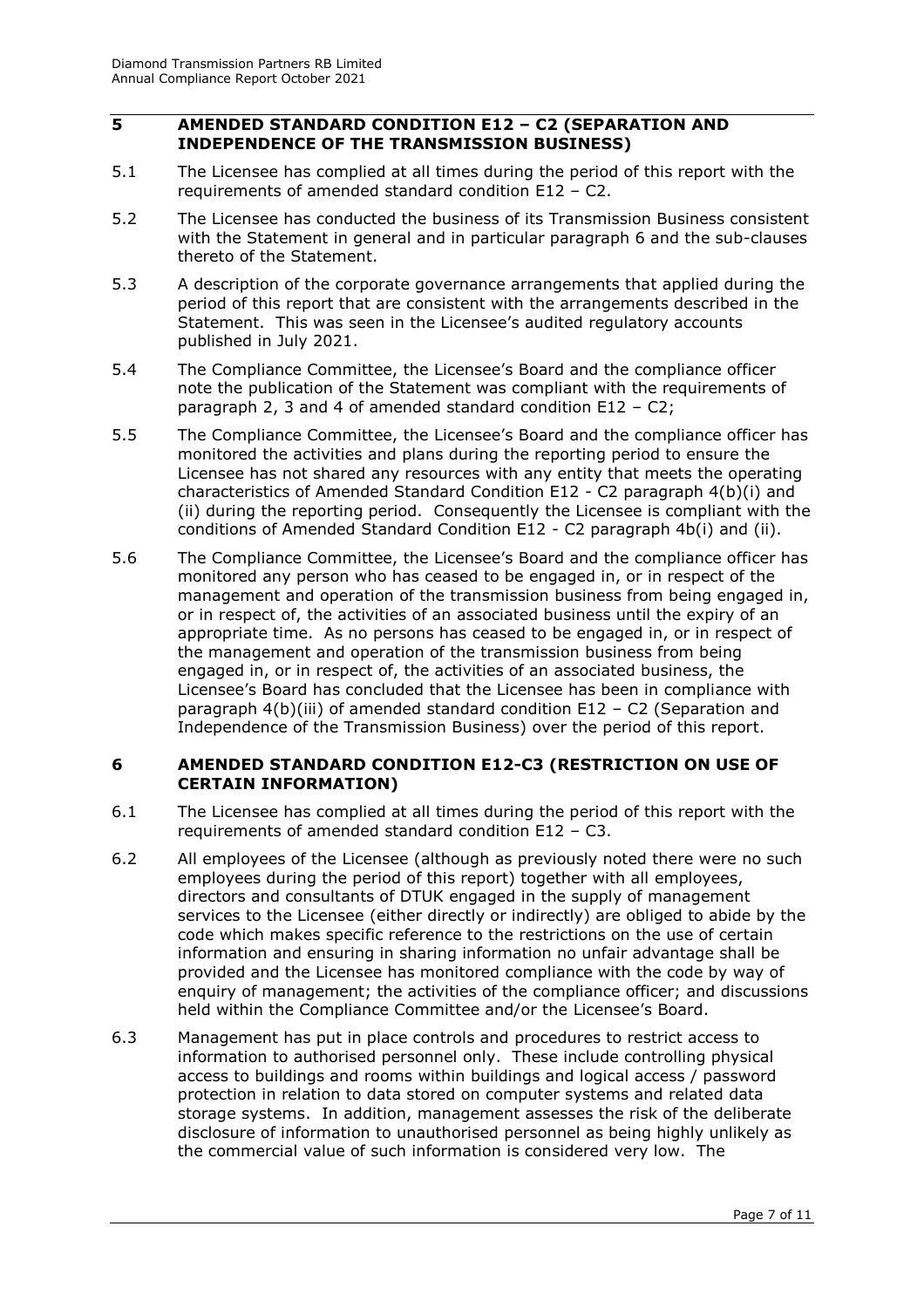compliance officer, Compliance Committee and the Licensee's Board concur with this assessment.

## <span id="page-7-0"></span>**7 STANDARD CONDITION E6 – PROHIBITION OF CROSS-SUBSIDIES**

- 7.1 The Licensee has complied at all times during the period of this report with the requirements of standard condition E6.
- 7.2 The Licensee has complied with the requirement not to give or receive a cross subsidy at any time during the period covered by this report to or from any other business or an affiliate or related undertaking of the Licensee.
- 7.3 As noted at paragraph 8.4 of the Statement the nature of the operating model inherently minimises the risk of cross subsidisation as the nature of the regulatory arrangements means that the pricing of transmission services are set for the whole of the period that the Licence has been granted – 20 years. As a consequence, there is no incentive on the management, and/or any individual or individuals to intentionally receive or give a cross subsidy to or from the licensee or its affiliates and related undertakings as it can have no impact on the revenue of the licensee.
- 7.4 The Compliance Committee, the Licensee's Board and the compliance officer note that there have been no transactions with affiliates or related parties of the Licensee during the period of this report that were not permitted by the offshore electricity transmission licence.

#### <span id="page-7-1"></span>**8 STANDARD CONDITION E7 – RESTRICTION ON ACTIVITY AND RING FENCING**

- 8.1 The Licensee has complied at all times during the period of this report with the requirements of standard condition E7.
- 8.2 The Licensee has conducted the business of its Transmission Business consistent with the Statement in general and in particular paragraph 9 of the Statement.
- 8.3 During the period of this report, the Compliance Committee, the Licensee's Board and compliance officer have considered the activities undertaken by the Licensee to ensure that they fall within the remit of those activities permitted under the Licence. This consideration has included, amongst other matters, a review of:
	- c) the budget;
	- d) forecasts;
	- e) quarterly management reports;
	- f) reports prepared by DTUK (provider of management services to the Licensee); and
	- g) any reports prepared by the compliance officer after carrying out his activities.
- 8.4 The Compliance Committee, the Licensee's Board and the compliance officer have reviewed the nature of the activities undertaken by the Licensee or contemplated by the Licensee and are satisfied that all the activities undertaken during the period of this report or contemplated during the period of this report and included within the budget or forecast are all permitted activities under the terms of the licence.
- 8.5 The Compliance Committee, the Licensee's Board and compliance officer having considered the evidence available to them in the form of the reports etc. referenced above noting that during the period of this report, the Licensee, which does not have any "relevant associates" (as defined under its offshore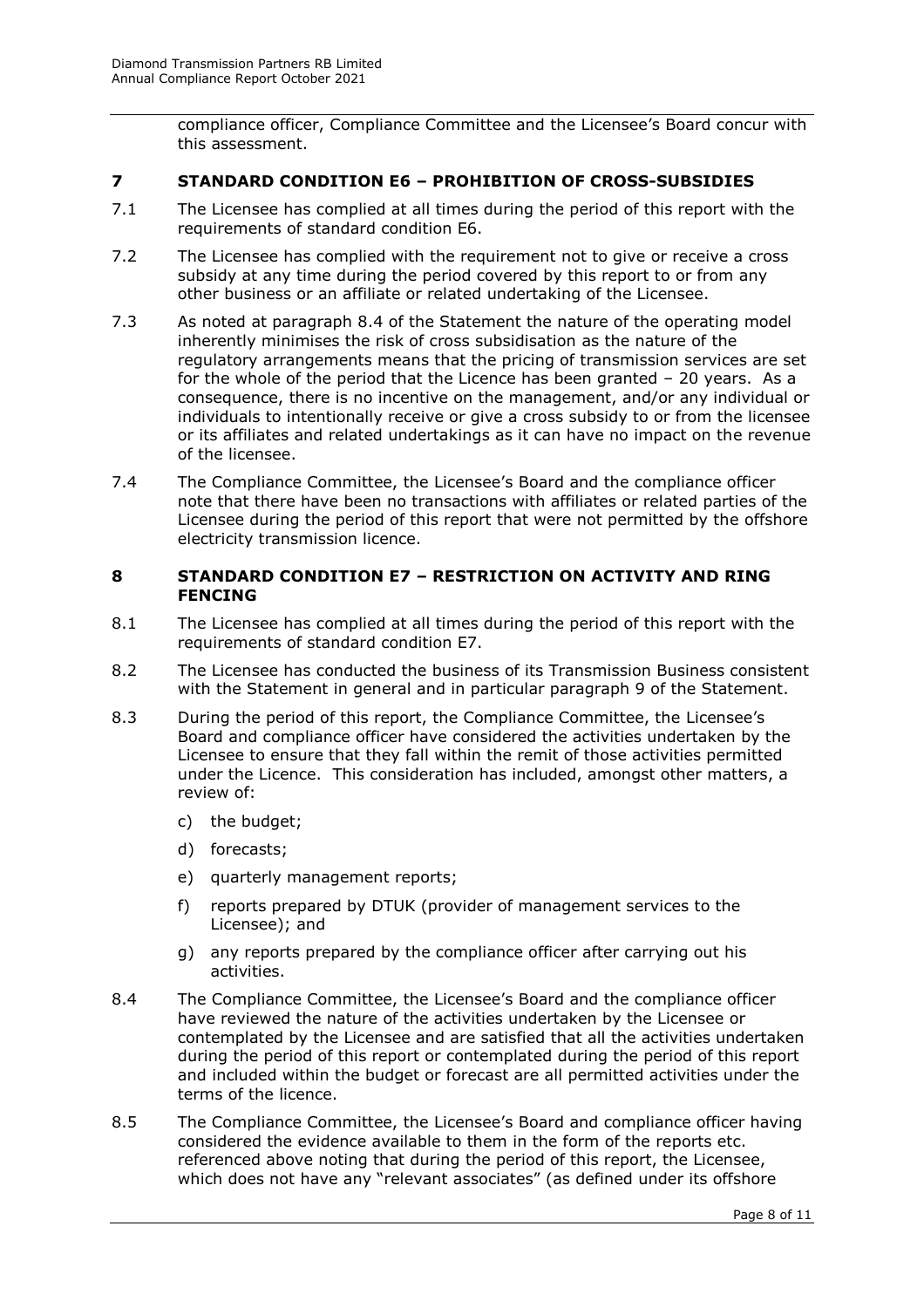electricity licence), has not carried out any activities other than those activities that directly relate to the operation of an offshore transmission business.

### <span id="page-8-0"></span>**9 AMENDED STANDARD CONDITION E12-C4 - APPOINTMENT OF COMPLIANCE OFFICER**

- 9.1 Dr Graeme Hutchison is the Licensee's appointed compliance officer for the reporting period. Dr Hutchison has worked for over fifteen years in the UK electricity supply industry holding senior positions in Power Systems Consultants ("**PSC**"), Ramboll and Parson Brinkerhoff. Dr Hutchison's is a qualified lead auditor and has been engaged by transmission and distribution electricity businesses and regulators to undertake regulatory compliance audits.
- 9.2 As compliance officer Dr Hutchison prepared an annual compliance plan for the Licensee which was presented to the Licensee's Compliance Committee and the Licensee's Board on 26October 2021.
- 9.3 By way of enquiry during the period of this report of both the management of the Licensee and the compliance officer together with a review of reports provided by the compliance officer and management and having observed the activities of the compliance officer, the Compliance Committee and the Licensee's Board satisfied themselves that consistent with the requirements of amended standard condition  $E12 - C4$  (3) that the compliance officer was not engaged in the management or operation of the of the Licensee's transmission system or that of any associated business. In addition, the Licensee's Board and Compliance Committee noted and the compliance officer confirmed that the compliance officer had not been engaged in the management or operation of the Licensee's transmission system or that of any associated business during the period of this report.
- 9.4 The Licensee's Board noted that a compliance Committee (being a committee of the Licensee's Board of directors of the Licensee) had been established in accordance with amended standard condition  $E12 - C4$  (4) for the purpose of overseeing and ensuring the performance of the duties and tasks of the compliance officer as set out in paragraph 7 of amended standard condition E12-C4 and the compliance of the Licensee with its relevant duties.
- 9.5 The Licensee's Board further noted that the compliance committee, consistent with the requirements of paragraph 4 of amended standard condition E12-C4, had:
	- a) reported to the Company's Board; and
	- b) included within their membership: a director who took responsibility for dayto-day compliance with the activities of the Licence; and such persons from within the Licensee's business who are responsible for the management of regulatory issues relating to the Licence.
- 9.6 The Licensee's Board and the compliance committee by way of regular enquiry of the compliance officer and management confirmed that they were satisfied that during the period of this report, that the compliance officer had been provided with such staff, premises, equipment, facilities and other resources as necessary together with such access to the Licensee's premises, systems, information and documentation as necessary for the compliance officer to carry out his duties. The Licensee's Board and compliance committee noted and the compliance officer concurred that in accordance with amended standard condition E12 – C4 (5) that the compliance officer had been provided with all the staff, premises, equipment, facilities and other resources together with access to premises, systems, information and documentation as required to carry out the duties of the compliance officer.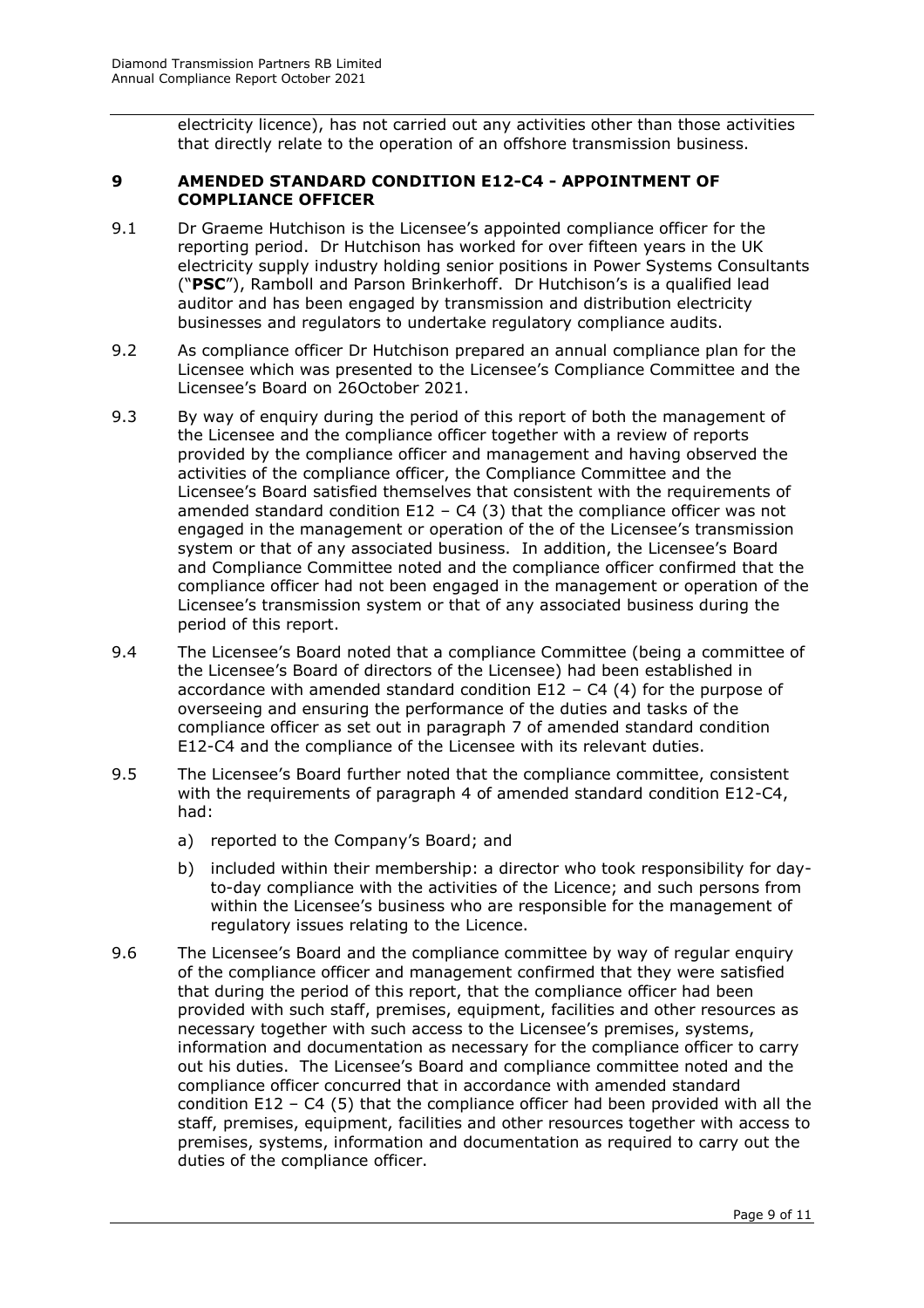- 9.7 The Licensee's Board noted that the Licensee had received no complaint or representation from any person in respect of a matter arising under or by virtue of the relevant duties.
- 9.8 The compliance officer's activities during the year included:
	- a) preparation and presentation of an annual compliance plan to the compliance committee;
	- b) reviewing all Board and management papers and minutes to ensure compliance with the relevant duties of the Licensee;
	- c) discussion with certain DTUK employees and consultants to ensure that the principles and practices of the relevant duties in general were understood and that the principles and practices relating to business separation in particular were adhered to;
	- d) reviewing policy and process documents together with employment contracts and the code to confirm that compliance with the relevant duties of the Licensee was properly represented and adhered to;
	- e) reviewing the register of obligations to ensure compliance with the relevant duties of the Licensee;
	- f) presenting reports to the Licensee's compliance committee in line with the annual compliance plan and discussing any potentially regulatory compliance issues with the Committee; and
	- g) reporting annually to the Licensee's Board on compliance with the relevant duties of the Licensee.
- 9.9 The compliance officer was not asked to investigate any complaints during the period of this report and did not identify any breaches of the Licensee's relevant duties which required the attention of the compliance committee or the Licensee's Board.

# <span id="page-9-0"></span>**10 CERTIFICATE OF COMPLIANCE**

<span id="page-9-1"></span>10.1 The certificate of Compliance as required under Amended Standard Condition E12-C4 (9) (d) is attached as Annex 1.

WHO TO CONTACT FOR MORE INFORMATION

Dr G Hutchison Compliance officer Diamond Transmission Partners RB Limited c/o Power Systems Consultants UK Limited 116 Quayside Newcastle Upon Tyne NE1 3DX United Kingdom